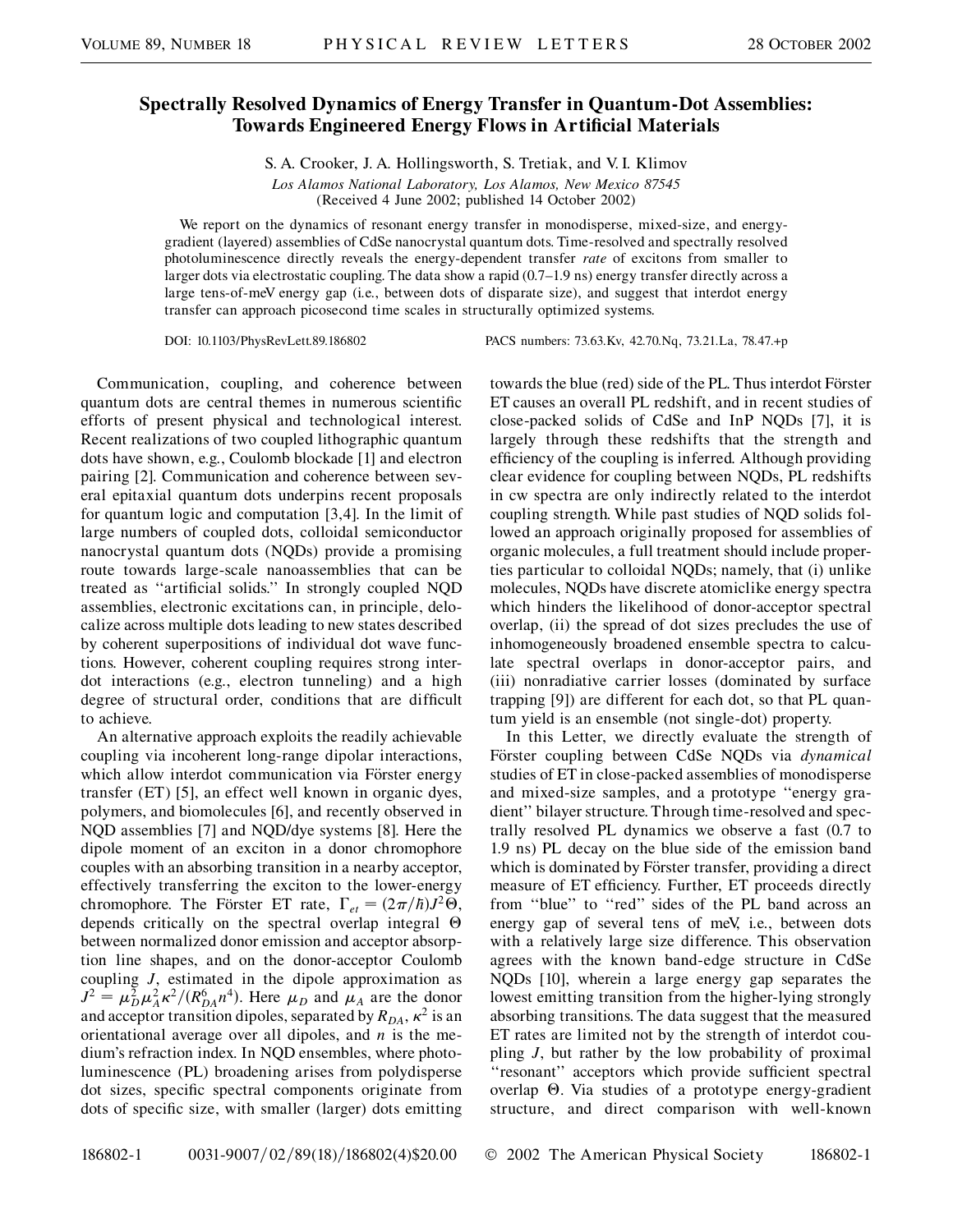biological light-harvesting chromophores, we conclude that ET in structurally optimized NQD assemblies can potentially occur on picosecond time scales. These findings reveal the relevant time, size, and energy scales for efficient ET and suggest routes toward engineered design of new NQD assemblies for light-harvesting and directed energy flow.

Colloidal CdSe NQDs with mean radii  $R = 11-22$  Å and size dispersion 4%–9% were prepared by organometallic synthesis [11]. We used both as-prepared dots capped with trioctylphosphine oxide (TOPO), and ZnSovercoated dots for improved surface passivation. Solidstate NQD films  $0.2-1 \mu m$  thick were drop cast onto glass slides from hexane/octane solutions. Transmission electron microscopy indicates random (amorphous) close packing with average interdot surface-to-surface distances of 11 A˚ (the length of TOPO). Room-temperature time-resolved PL was acquired via time-correlated single photon counting (35 ps resolution). NQD films were excited at 3.1 eV by 100 fs pulses from a pulse-picked, frequency-doubled Ti:sapphire laser. The pump fluence was  $\sim$ 20  $\mu$ J/cm<sup>2</sup>, exciting  $\leq$ 0.02 excitons per dot on average. Collected PL was dispersed and spectrally selected in a narrow bandwidth (*<* 1 nm), permitting study of a narrow size range of NQDs.

The inset of Fig. 1(a) shows the PL from a close-packed film of nominally ''monodisperse'' (7% size dispersion)  $R = 12.4$  Å CdSe NQDs overcoated with 9 Å of ZnS (thus,  $54 \text{ Å}$  between dot centers). This spectrum is redshifted by 35 meV from the spectrum of identical but noninteracting NQDs in solution (dotted line), indicating the presence of ET as observed previously [7]. Here, however, PL decays acquired at the specific energies marked by arrows clearly reveal the energy-, size-, and time-dependent dynamics of interdot ET. On the highenergy side (small dots), the initial PL decay is rapid (1.9 ns). The PL lifetime increases steadily with increasing dot size, reaching a maximum of 22 ns at the lowest energies (largest dots), where the data even show a slight initial increase, indicative of excitons flowing into the larger dots well after the initial excitation. These energy (size) dependent lifetimes unambiguously show direct ET from small to large NQDs, and rule out indirect coupling via photon reabsorption which would not accelerate the decay rate from small NQDs. In contrast, a nearly energy*independent* 24 ns decay is observed from identical but noninteracting NQDs in solution (dotted line, taken at 2.30 eV). Note that 24 ns is roughly equal to the lifetime of the largest dots in the dense film — this is the intrinsic *radiative* lifetime of excitons in these dots. Note further that all PL decays, even those acquired at high energy, slow down after 10–20 ns and approach this radiative value, indicating that a subset of NQDs (even small ones) do *not* participate in ET, likely due to the absence of proximal resonant acceptor dots, as discussed below. Qualitatively, ET out of the largest NQDs is inhibited by



FIG. 1 (color). (a) PL decays from a dense film of monodisperse 12.4 A CdSe/ZnS NQDs at the energies specified in the inset. Inset: cw PL spectra from film (solid) and original solution (dashed). (b) Dynamic redshift of the peak emission. Inset: PL spectra at the specified times.

the vanishing availability of even-larger dots that can accept excitons. Thus these dots decay radiatively, as in dilute solutions. The faster decays observed from smaller NQDs is due to increased probability of ''finding'' viable, nearby acceptor dots. The 1.9 ns lifetime from the smallest (bluest) dots is almost entirely due to ET, being over 10 times faster than the (purely radiative) decay of the largest dots.

From these data we derive "instantaneous" spectra to elucidate the *dynamic* PL redshift [Fig. 1(b)]. Initially, the emission is peaked at 2.34 eV, matching that from the NQDs in solution (as expected — this spectrum reflects the actual size distribution of the NQDs). The emission peak redshifts rapidly over the next 10 ns, and beyond 30 ns is roughly constant at 2.26 eV, indicating that ET has effectively ceased — all excitons have migrated to larger dots from which further ET is suppressed. The initial redshift is accompanied by a rapid drop in the *integrated* PL intensity (not shown), which we ascribe to the finite probability for nonradiative deactivation (surface trapping [9]) whenever an exciton transfers to a new dot.

To study the dynamics of ET as proximal dots become disparate in size, we fabricated NQD solids from mixtures of three TOPO-capped CdSe NQD solutions (*R* 17, 18, and 21  $\AA$ ). Figure 2(a) shows the PL from NQD solids of the individual samples, and also from a NQD solid derived from a mixture of the three. Figure 2(b) shows the PL lifetime vs energy in all cases. Efficient ET is seen in the three monodisperse NQD solids, through the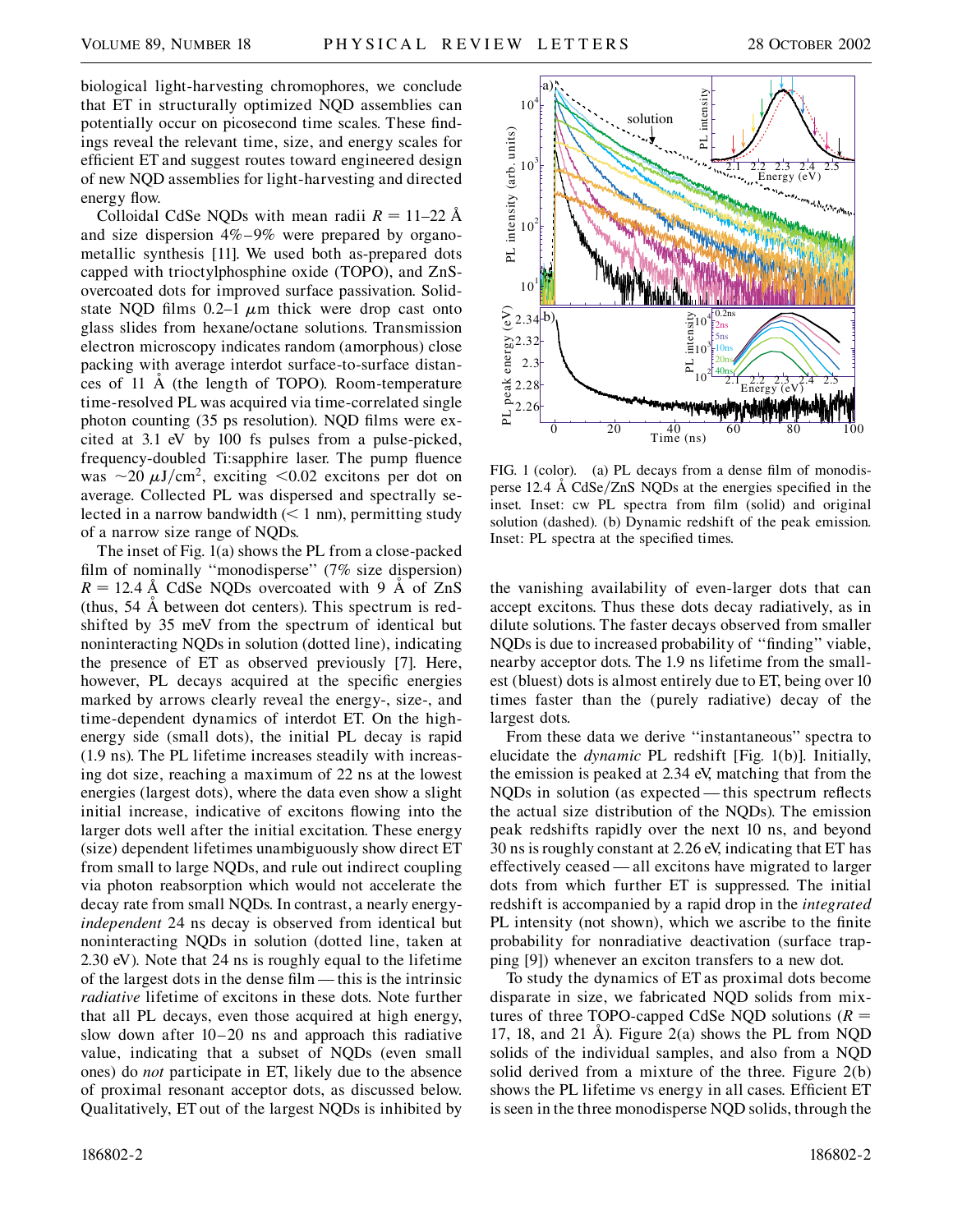dramatic decrease in PL lifetime from low to high energies within each sample. Here, however, the blue decays are as fast as 700 ps, nearly 3 times faster than in the CdSe/ZnS dots of Fig. 1(a). This faster decay is consistent with the  $R_{DA}^{-6}$  dependence of the Förster rate (average center-to-center distance is 47 and 54 Å for TOPO- and ZnS-capped dots). Note also that dots of a particular size which exist in all three samples (e.g., those emitting at 2.175 eV) show completely different dynamics depending on whether they lie on the low-, middle-, or high-energy side of the PL spectrum. When the three sizes of NQDs are combined in solution and cast in a dense ''mixed'' film, the effects of interdot ETare immediately evident in the PL. While in solution the mixture's PL spectrum approximates the sum of the three constituent PL lines (not shown), the dense film shows a single emission band strongly weighted towards low energies. More interestingly, the PL lifetimes are very short (700–800 ps) throughout the high-energy side, and only at low energies does the lifetime grow, roughly mimicking the behavior seen in the largest of the three NQD samples. Thus for NQDs of a particular size, the rate of ET is due primarily to the availability of nearby viable acceptor dots.

However, in contrast with molecular systems which have broad vibronic homogeneous line shapes, individual NQDs have a discrete atomiclike energy structure, so that ''viable acceptors'' are not simply all larger nearby dots with lower band gap. Rather, for efficient coupling, a ground-state exciton in a donor dot must be resonant with a strong (but narrow) absorption transition in a nearby dot, implying that only dots which are *larger by a certain amount* are efficient acceptors. This can be qualitatively verified through consideration of the energy-dependent decay rates. Data points in Fig. 3(a) show the decay rates from the data of Fig. 1(a). Using the measured radiative and ET rates  $\Gamma_{rad}^{-1} = 22$  ns and  $\Gamma_{et}^{-1} = 1.9$  ns, the dotted line is the calculated decay rate as a function of energy,  $\Gamma(\omega)$ , assuming that all dots with lower band gap are



FIG. 2. (a) cw PL from films of 17, 18, and 21  $\AA$  CdSe NQDs, and from an equal mixture of the three (squares). (b) Corresponding PL lifetimes vs energy.

viable acceptors. Here  $\Gamma(\omega) \cong \Gamma_{\text{rad}} + P(\omega)\Gamma_{et}$ , where  $P(\omega) = \int_0^{\omega} \phi(\omega') d\omega'$  is the probability that a nearby dot has a smaller band gap and  $\phi(\omega')$  is the normalized size distribution of the NQD ensemble, equivalent to the PL spectrum in solution. While reproducing the experimentally observed trend, the curve is clearly redshifted from the data. However, if we permit as viable acceptors only those dots which have a band gap smaller *by at least 55 meV* [see inset, Fig. 3(a)], the calculated curve matches the data remarkably well. This strongly suggests that in this sample, efficient ET occurs primarily between NQDs having a significant band gap energy difference, i.e., between NQDs of markedly different size.

The above conclusion is reassuringly consistent with the energy structure of NQD band-edge exciton states theoretically predicted and experimentally analyzed in detail [10]. Within the effective-mass model, the lowest exciton state in CdSe NQDs consists of lower and upper manifolds of closely spaced levels. The lower exciton manifold from which PL emission occurs has a relatively weak oscillator strength, whereas the upper manifold is characterized by a much stronger transition observed as the intense (1S) absorption peak in ensemble spectra. The energy gap between lower and upper exciton manifolds is observed in optical spectra as a size-dependent, tens-ofmeV ''global Stokes shift'' between absorption and emission peaks. Thus *optimal* ET occurs when the emitting/ absorbing transitions in donor/acceptor pairs are resonant [Fig. 3(b)]. The transferred exciton then relaxes on sub-ps times to the acceptor's ground state [9]; in this way



FIG. 3. (a) Calculated decay rate vs energy with no gap (dashed) and 55 meV gap (solid) between donor and acceptor. Points are measured data. (b) ''Resonant'' ET; interpenetrating TOPO caps give  $\sim$ 11 Å dot spacing (not to scale). (c) Typical Förster parameters for resonant NQDs, and for B800-B850 transfer in LH2 complex of purple bacteria. NQD values based on measured radiative lifetime (22 ns), assumption of 20 meV homogeneous linewidths at 300 K, and calculated oscillator strengths from Ref. [10], using  $n = 1$  and  $\kappa^2 = 2/3$ .